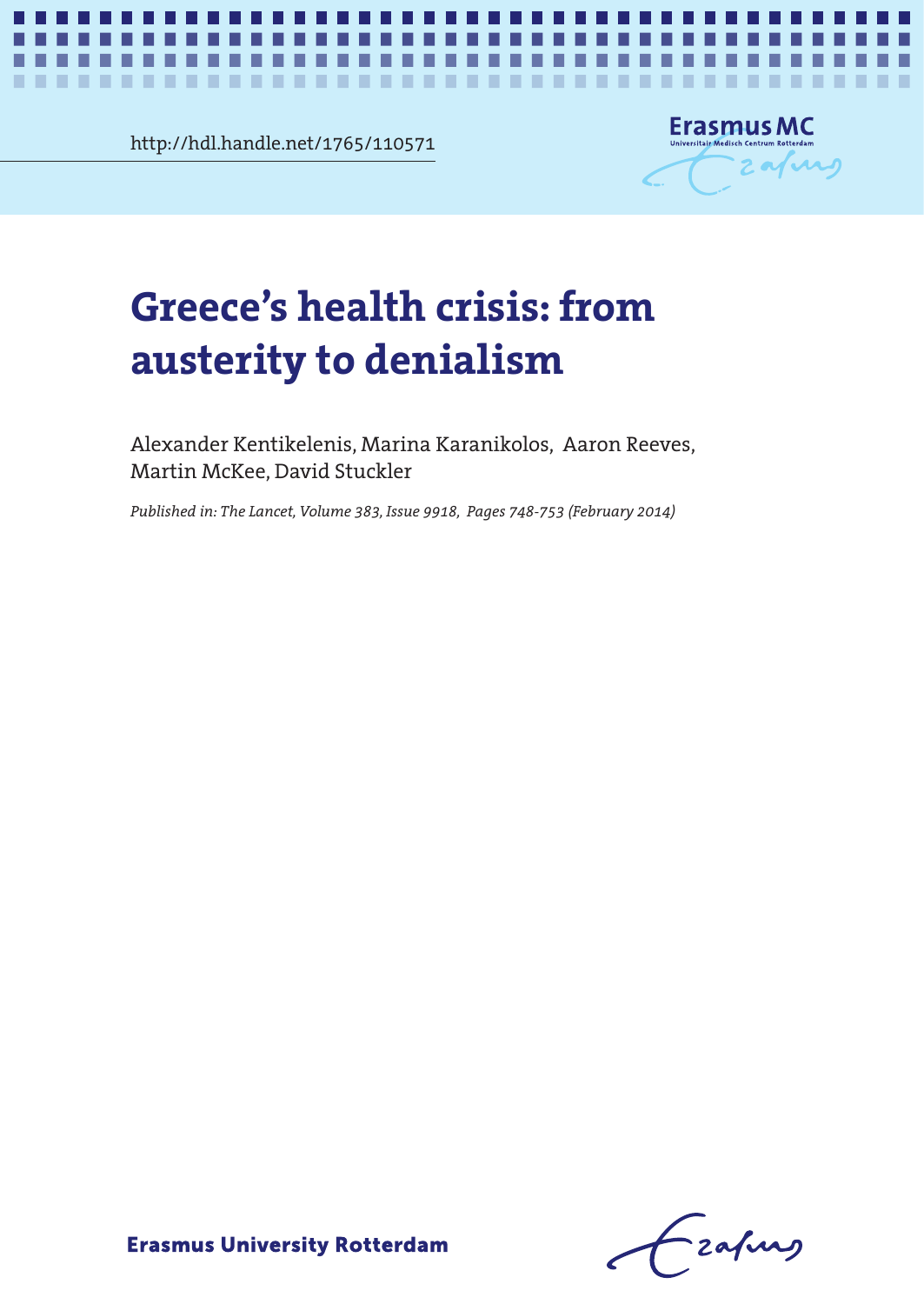## **Summary**

Greece's economic crisis has deepened since it was bailed out by the international community in 2010. The country underwent the sixth consecutive year of economic contraction in 2013, with its economy shrinking by 20% between 2008 and 2012, and anaemic or no growth projected for 2014. Unemployment has more than tripled, from 7.7% in 2008 to 24.3% in 2012, and long-term unemployment reached 14.4%. We review the background to the crisis, assess how austerity measures have affected the health of the Greek population and their access to public health services, and examine the political response to the mounting evidence of a Greek public health tragedy.

Frahing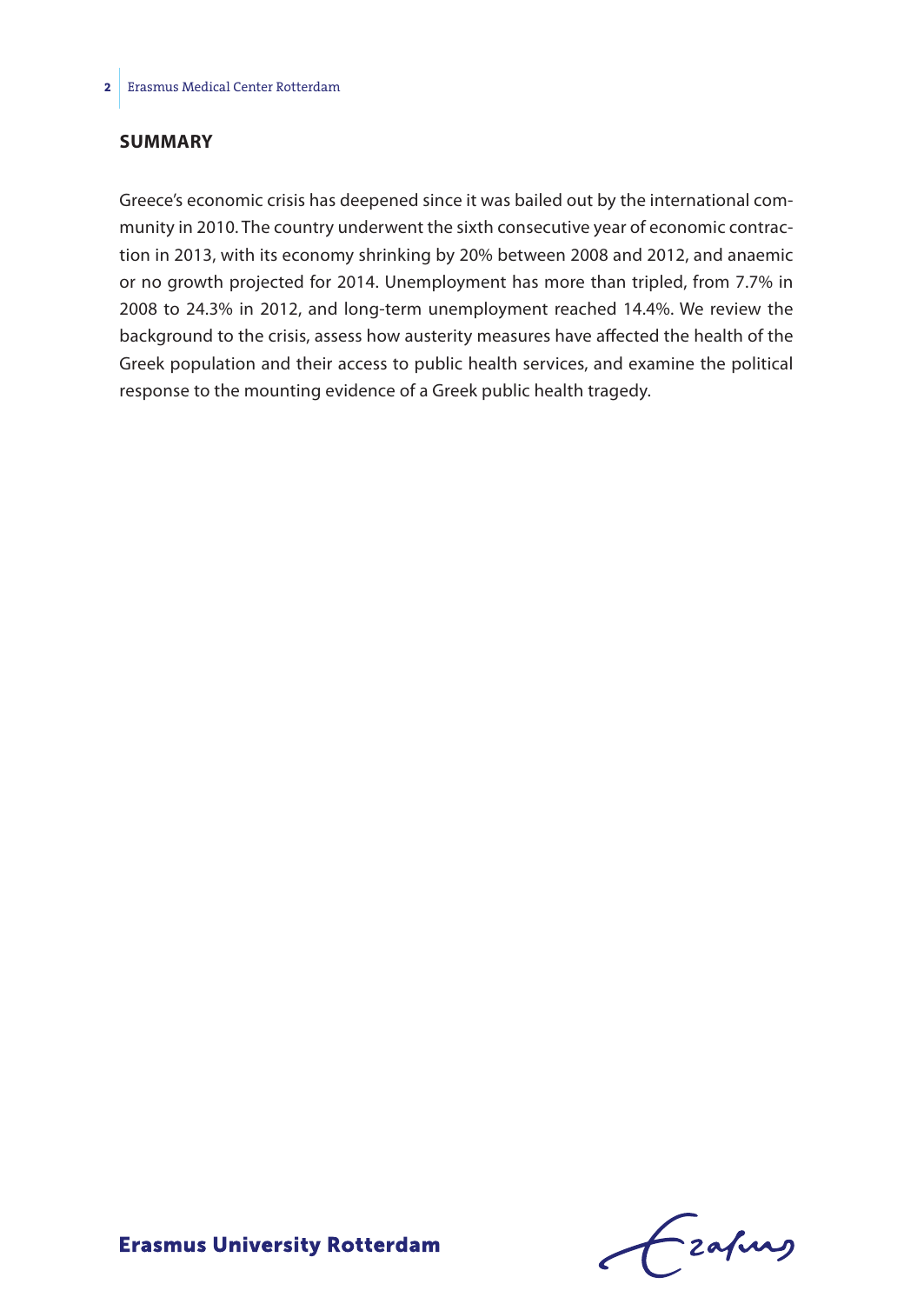#### **The Greek crisis**

The Greek economy accumulated severe structural troubles before the crisis. Between entry to the Eurozone and the onset of the crisis, annual economic growth averaged 4.2%[1], spurred by capital inflows[2]. However, overspending was concealed from public gaze with the help of investment banks[3] and by reporting of inaccurate data[4].

When the financial crisis hit US banks in 2008, the Greek Prime Minister Kostas Karamanlis pronounced the economy to be "armoured" against the risk of contagion[5]. However, subsequent events moved the country to the epicentre of a financial storm. A new government, elected in 2009, revised the deficit from a projected 3.7% to 15.8% of gross domestic product (GDP)[6]. As the scale of economic mismanagement became apparent, borrowing costs shot up to unaffordable levels. Much of the country's debt was held by banks and pension funds in other European countries that were already fragile[7], and the international community feared that Greece might be forced to default on its debt, with profound implications for the global economy.

By early 2010, the Greek Government was in talks with the international community about a possible bailout. In May, the first package was agreed; in exchange for a  $\epsilon$ 110 billion loan, the government would implement far-ranging austerity measures and structural reforms overseen by the European Commission, the European Central Bank, and the International Monetary Fund (collectively known as the Troika). A second bailout was agreed in October, 2011, demanding further cuts and reforms but providing another €130 billion in funds, and was voted in by an interim government in February, 2012.

## **Direct health effects of austerity**

#### **Background**

Two main strategies can reduce deficits in the short term: cutting of spending and raising of revenue. The Greek Government used both at the behest of the Troika, albeit with an emphasis on reduction of public expenditure. 3 years ago, we drew attention to the effects of the austerity measures on the health of the Greek people[8].

# **Cuts to public health spending**

Greece has been an outlier in the scale of cutbacks to the health sector across Europe[9]. In health, the key objective of the reforms was to reduce, rapidly and drastically, public expenditure by capping it at 6% of GDP. To meet this threshold, stipulated in Greece's bailout agreement, public spending for health is now less than any of the other pre-2004 European Union members[2]. In 2012, in an effort to achieve specific targets, the Greek Government surpassed the Troika's demands for cuts in hospital operating costs

Czafing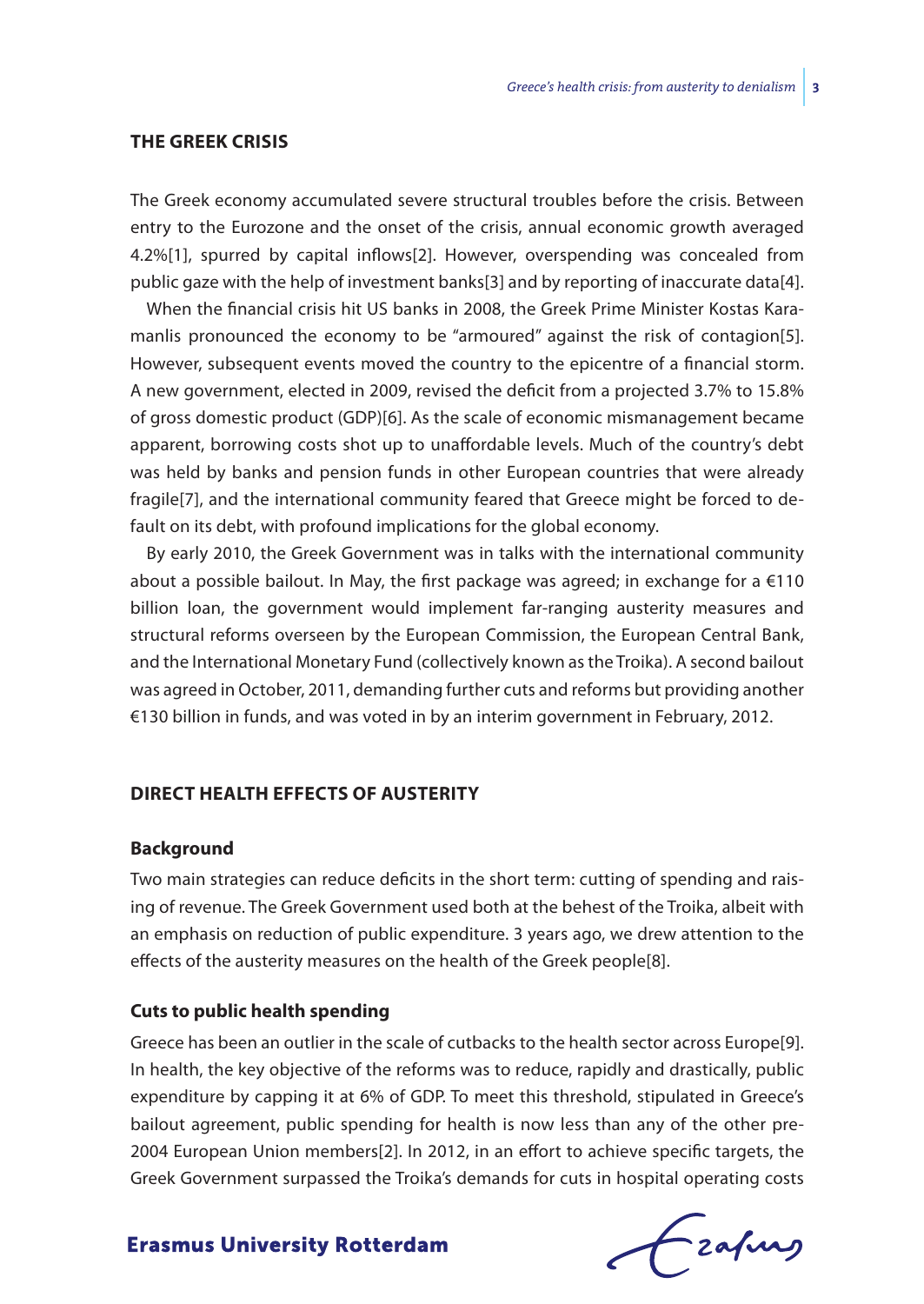#### **4** Erasmus Medical Center Rotterdam

and pharmaceutical spending[10, 11]. The former Minister of Health, Andreas Loverdos, admitted that "the Greek public administration…uses butcher's knives [to achieve the cuts]"[12]. The negative effects of these cuts are already beginning to manifest.

Prevention and treatment programmes for illicit drug use faced large cuts, at a time of increasing need associated with economic hardship. In 2009–10, the first year of austerity, a third of the street work programmes were cut because of scarcity of funding, despite a documented rise in the prevalence of heroin use[13]. At the same time, the number of syringes and condoms distributed to drug users fell by 10% and 24%, respectively[14]. These events had the expected effects on the health of this vulnerable population; the number of new HIV infections among injecting drug users rose from 15 in 2009 to 484 in 2012 (figure 1)[15], and preliminary data for 2013 suggest that the incidence of tuberculosis among this population has more than doubled compared with 2012[16]. Although needle and syringe distribution has since increased[17], partly in response to media reports and popular pressure, distribution is still well below the minimum target of 200 per drug user per year recommended by the European Centre for Disease Control[14]. In his first act at the end of June, 2013, Adonis Georgiadis, the new Minister of Health (the fourth in a little more than a year), re-introduced a controversial law stipulating forced testing for infectious diseases under police supervision for drug users, prostitutes, and immigrants—a move that is not only unethical but also counterproductive, because it deters marginalised groups from seeking testing during HIV outbreaks[18]. The Joint United Nations Programme on HIV/AIDS has called for the repeal of the law, because it "could serve to justify actions that violate human rights"[19].



**Figure 1.** Instances of HIV infections by transmission category

Note: IDUs=intravenous drug users. MSM=men who have sex with men. Figure based on data from the European Centre for Disease Prevention and Control and the WHO Regional Office for Europe[15].

Lzafung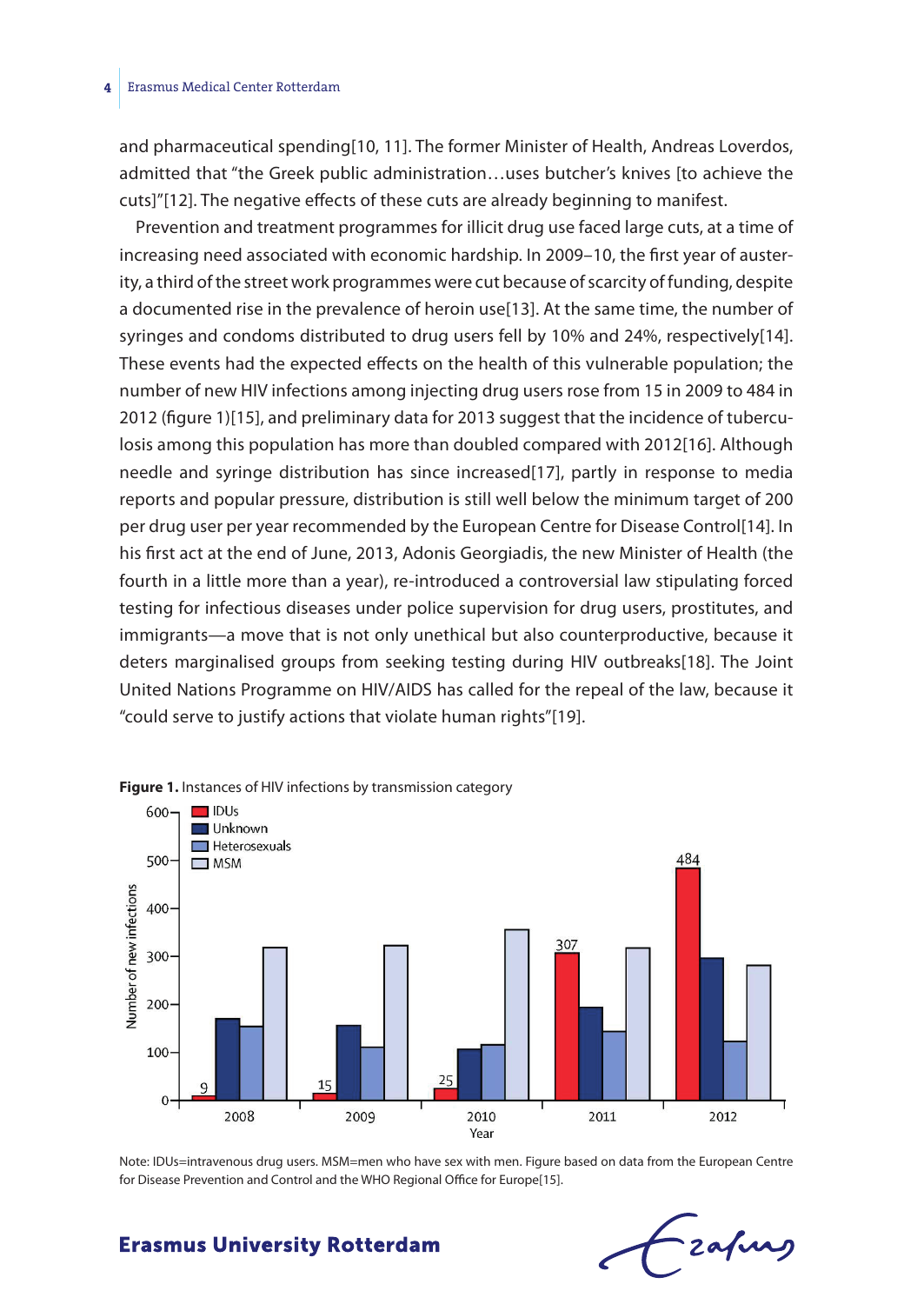Additionally, drastic reductions to municipality budgets have led to a scaling back of several activities (eg, mosquito-spraying programmes[20]), which, in combination with other factors, has allowed the re-emergence of locally transmitted malaria for the first time in 40 years[21, 22].

Through a series of austerity measures, the public hospital budget was reduced by 26% between 2009 and 2011[23], a substantial drop in view of the fact that expenditure should have increased through automatic stabilisers[24]. Evidence of the health effects of these cuts, at a time of increasing demand, is scarce, but staff workloads have increased and waiting lists have grown according to some accounts[8, 25, 26]. Rural areas have particular difficulties, with shortages of medicines and medical equipment[27].

Another key cost targeted by the Troika was publicly funded pharmaceutical expenditure, for which reform was necessary because of very high rates of prescription of branded drugs[28]. The stated aim was to reduce spending from €4.37 billion in 2010 to €2.88 billion in 2012 (this target was met), and to €2 billion by 2014[29]. However, there have been many unintended results and some medicines have become unobtainable because of delays in reimbursement for pharmacies, which are building up unsustainable debts[30]. Many patients must now pay up front and wait for subsequent reimbursement by the insurance fund[31]. Findings from a study in Achaia province showed that 70% of respondents said they had insufficient income to purchase the drugs prescribed by their doctors[32]. Pharmaceutical companies have reduced supplies because of unpaid bills and low profits[33].

# **Cost shifting to patients**

Despite the rhetoric of "maintaining universal access and improving the quality of care delivery"[29] in Greece's bailout agreement, several policies shifted costs to patients, leading to reductions in health-care access.

In 2011, user fees were increased from €3 to €5 for outpatient visits (with some exemptions for vulnerable groups), and co-payments for certain medicines have increased by 10% or more dependent on the disease[24]. New fees for prescriptions (€1 per prescription) came into effect in 2014[24]. An additional fee of €25 for inpatient admission was introduced in January 2014, but was rolled back within a week after mounting public and parliamentary pressure. Additional hidden costs—eg, increases in the price of telephone calls to schedule appointments with doctors—have also created barriers to access[26].

Another concern is the erosion of health coverage. Social health-insurance coverage is linked to employment status, with newly unemployed people aged 29–55 years covered for a maximum of 2 years. Rapidly increasing unemployment since 2009 is increasing the number of uninsured people. Those without insurance are eligible for some health coverage after means testing, but the criteria for means testing have not been updated

Czafing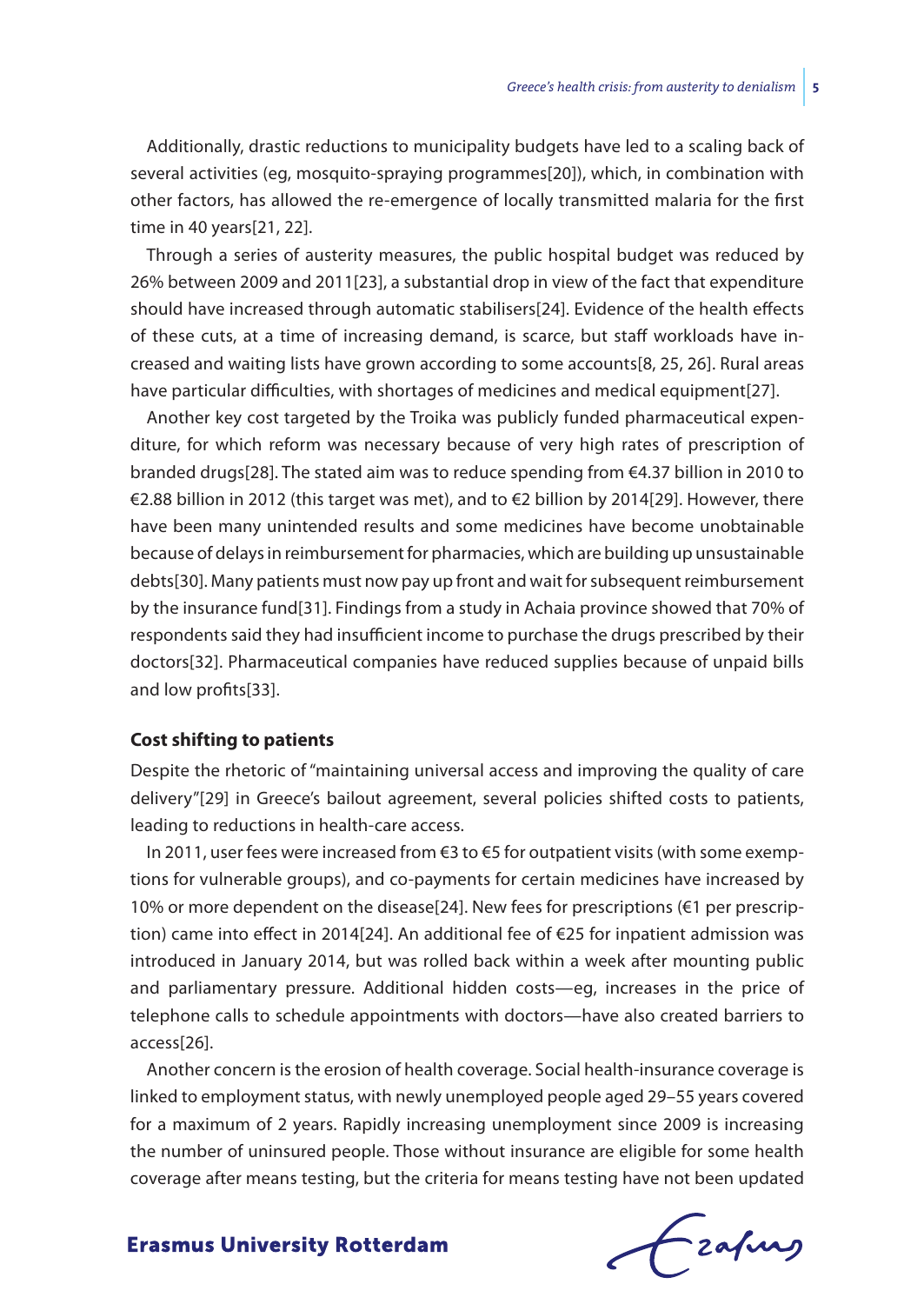to take into account the new social reality[34]. An estimated 800 000 potential beneficiaries are left without unemployment benefits and health coverage[35]. To respond to unmet need, several social clinics (primary care practices staffed by volunteer doctors) have sprung up in urban centres[36]. Médecin3s du Monde has scaled up operations in Greece, and reports increasing numbers of Greek citizens receiving health services and drugs from their clinics as the economic crisis deepens[37]; before the crisis, such services mostly targeted immigrant populations.

To examine whether these policies have affected access to health services, we analysed the most recent data from the European Union Statistics on Income and Living Conditions, a nationally representative survey[38]. Compared with 2007 (a pre-crisis benchmark), a significantly increased number of people reported unmet medical need in 2011 (table 1). Inability to obtain care increased most for older people. These changes mostly result from increases in respondents reporting an inability to afford care, or to reach services because of distance or scarcity of transportation (table 2). Difficulty in transportation overlaps with financial reasons, because hikes in the cost of transport affect mobility, especially for the poorest people, and patients who might have afforded private clinics before the crisis now need to travel to access publicly provided services.

|                                                             | All respondents<br>$(n=24177)$ |          | Age <65 years<br>$(n=17824)$ |          | Age ≥65 years<br>$(n=6353)$ |          |
|-------------------------------------------------------------|--------------------------------|----------|------------------------------|----------|-----------------------------|----------|
|                                                             | OR (95% CI)                    | p value  | OR (95% CI)                  | p value  | OR (95% CI)                 | p value  |
| OR for unmet medical need<br>2011 relative to 2007          | 1.47<br>$[1.30 - 1.66]$        | < 0.0001 | 1.40<br>$[1.20 - 1.63]$      | < 0.0001 | 1.63<br>$[1.32 - 2.00]$     | < 0.0001 |
| Age 16-81 years*                                            | 1.03<br>$[1.03 - 1.04]$        | < 0.0001 | 1.03<br>$[1.03 - 1.04]$      | < 0.0001 | 1.03<br>$[1.01 - 1.06]$     | 0.001    |
| Age $\geq 65$ years relative to age<br><65 years            | 0.72<br>$[0.58 - 0.89]$        | 0.003    | $\cdots$                     |          | .                           | .        |
| Sex male relative to female                                 | 0.83<br>$[0.72 - 0.94]$        | 0.003    | 0.80<br>$[0.69 - 0.94]$      | 0.007    | 0.89<br>$[0.72 - 1.10]$     | 0.295    |
| Family status married relative to<br>unmarried              | 0.90<br>$[0.78 - 1.04]$        | 0.16     | 0.87<br>$[0.71 - 1.07]$      | 0.187    | 0.95<br>$[0.75 - 1.21]$     | 0.667    |
| Urbanisation rural relative to<br>urban                     | 0.65<br>$[0.58 - 0.73]$        | < 0.0001 | 0.66<br>$[0.57 - 0.76]$      | < 0.0001 | 0.63<br>$[0.52 - 0.77]$     | < 0.0001 |
| Education post-secondary<br>relative to secondary and below | 0.76<br>$[0.64 - 0.91]$        | 0.03     | 0.84<br>$[0.69 - 1.01]$      | 0.068    | 0.39<br>$[0.24 - 0.65]$     | < 0.0001 |
| Pseudo R-squared                                            | 0.04                           | $\cdots$ | 0.03                         | $\cdots$ | 0.03                        | .        |

| Table 1. Weighted relative ORs for changes in reporting unmet medical need between 2007 and 2011, |  |  |  |  |  |  |
|---------------------------------------------------------------------------------------------------|--|--|--|--|--|--|
| adjusted for sociodemographic and other factors                                                   |  |  |  |  |  |  |

Note: Analysis based on the European Union Statistics on Income and Living Conditions survey[38], cross-sectional datasets from 2007 (n=12 346) and 2011 (n=12 641). 24 177 respondents in total provided complete sociodemographic data. We used a dummy variable for the crisis year 2011, age ≥65 years, sex (male), family status (married), level of urbanisation (rural), and education (post-secondary), and weighted ORs for sampling. Descriptive statistics are provided in the Appendix 1. OR=odds ratio.

\* The OR for the age variable is the change in odds of unmet need when age increases by 1 year.

frafing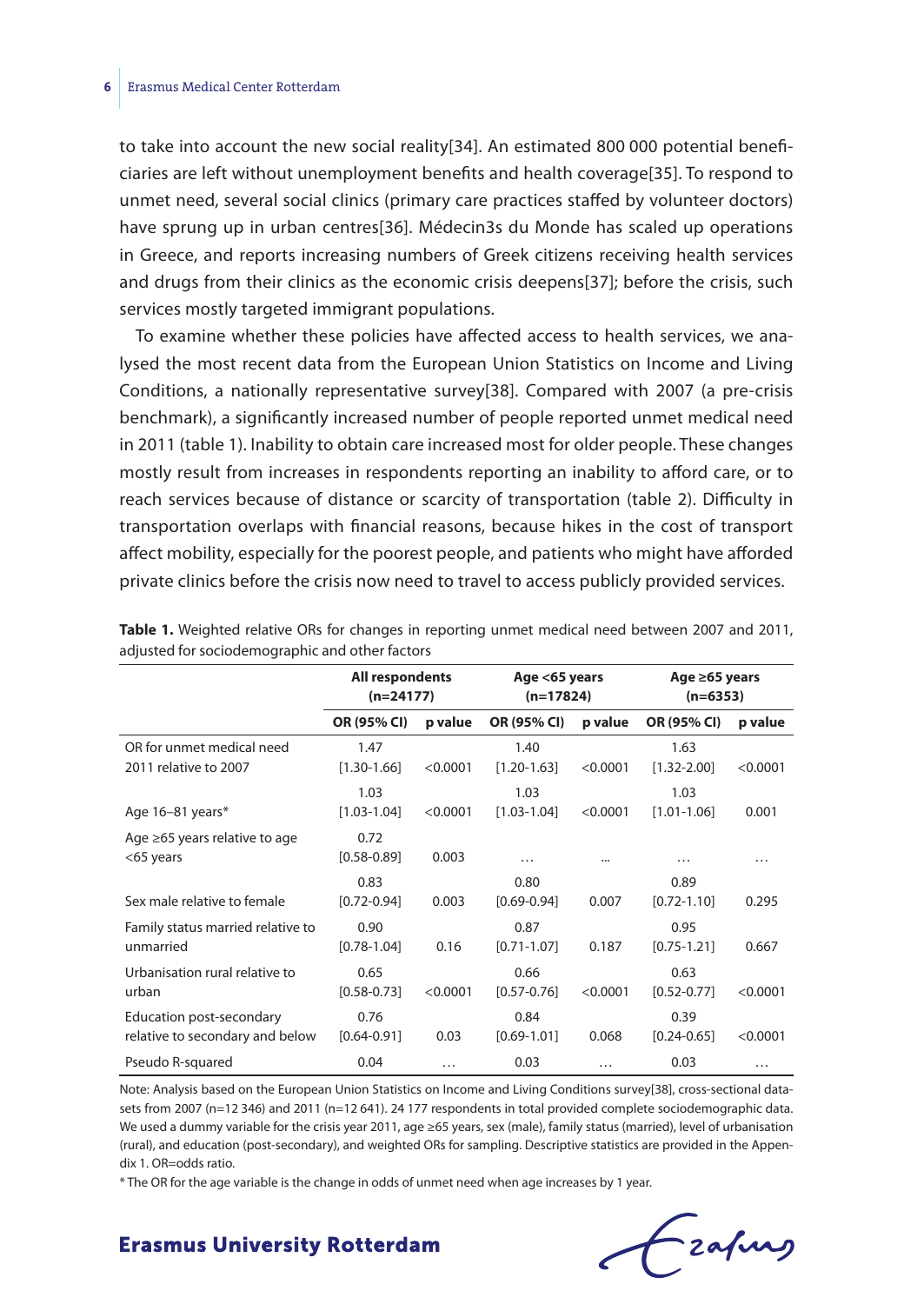#### **Indirect health effects of austerity**

If the policies adopted had actually improved the economy, then the consequences for health might be a price worth paying. However, the deep cuts have actually had negative economic effects, as acknowledged by the International Monetary Fund[39]. GDP fell sharply and unemployment skyrocketed as a result of the economic austerity measures, which posed additional health risks to the population through deterioration of socioeconomic factors.

Mental health services have been seriously affected. Rapid socioeconomic change can harm mental health[40], unless it is ameliorated by appropriate social policies[41]. However, in Greece public and non-profit mental health service providers have scaled back operations, shut down, or reduced staff; plans for development of child psychiatric services have been abandoned; and state funding for mental health decreased by 20% between 2010 and 2011, and by a further 55% between 2011 and 2012[42]. Austerity measures have constrained the capacity of mental health services to cope with the 120% increase in use in the past 3 years[42]. The available evidence points to a substantial deterioration in mental health status. Findings from population surveys suggest a 2.5 times increased prevalence of major depression, from 3.3% in 2008 to 8.2% in 2011, with economic hardship being a major risk factor[43]. Investigators of another study[44] reported a 36% increase between 2009 and 2011 in the number of people attempting suicide in the month before the survey, with a higher likelihood for those experiencing substantial economic distress. Deaths by suicide have increased by 45% between 2007 and 2011, albeit from a low initial amount. This increase was initially most pronounced for men, but 2011 data from the Hellenic Statistical Authority also suggest a large increase for women (figure 2).

#### **Figure 2.** Recorded deaths by suicide by year



Note: Figure based on data provided by the Hellenic Statistical Authority.

# -zafurg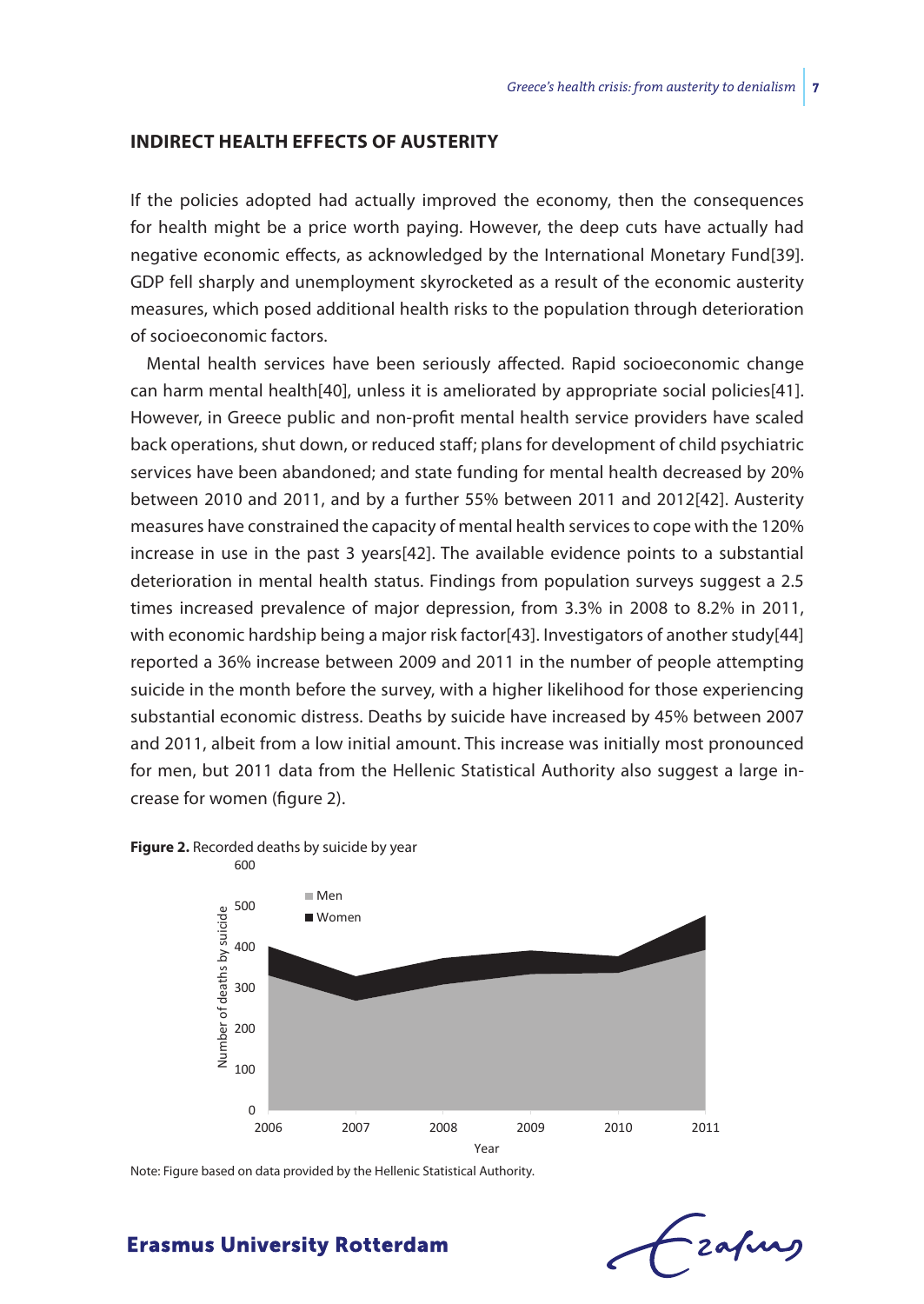| Table 2. Weighted relative ORs f                               |                              |          |                         |          | or changes in reason for unmet medical need during the past 12 months between 2007 and 2011 |          |                         |         |                         |          |                         |          |
|----------------------------------------------------------------|------------------------------|----------|-------------------------|----------|---------------------------------------------------------------------------------------------|----------|-------------------------|---------|-------------------------|----------|-------------------------|----------|
|                                                                | Could not afford             |          | Waiting list            |          | Could not take time                                                                         |          | Too far to travel       |         | Wanted to wait          |          | <b>Other</b>            |          |
|                                                                | 95% CI)<br>OR <sub>(</sub>   | p value  | OR (95% CI)             | p value  | OR (95% CI)                                                                                 | p value  | OR (95% CI)             | p value | OR (95% CI)             | pvalue   | OR (95% CI)             | p value  |
| OR for unmet medical need<br>2011 relative to 2007             | $9 - 1.61$<br>1.39           | 0.0001   | $(0.83 - 1.85)$<br>1.24 | 0.297    | $(0.58 - 1.37)$<br>0.89                                                                     | 0.595    | $(1.64 - 4.70)$<br>2.78 | 0.0001  | $(0.82 - 2.10)$<br>1.32 | 0.250    | $(1.58 - 3.51)$<br>2.36 | 0.0001   |
| Age 16-81 years*                                               | $(1.02 - 1.03)$<br>1.03      | 0.0001   | $(1.02 - 1.07)$<br>1.04 | 0.0001   | $(0.99 - 1.04)$<br>1.02                                                                     | 0.176    | $(1.07 - 1.15)$<br>1.11 | 0.0001  | $(1.02 - 1.06)$<br>1.04 | 0.001    | $(1.03 - 1.08)$<br>1.05 | 0.0001   |
| Age ≥65 years relative to<br>age <65 years                     | $(0.58 - 0.99)$<br>0.76      | 0.043    | $(0.37 - 1.70)$<br>0.80 | 0.555    | $(0.08 - 0.56)$<br>0.21                                                                     | 0.002    | $(0.26 - 1.55)$<br>0.63 | 0.319   | $(0.61 - 2.90)$<br>1.33 | 0.480    | $(0.14 - 0.59)$<br>0.28 | 0.001    |
| Sex male relative to female                                    | $(0.65 - 0.88)$<br>0.75      | 0.0001   | $(0.71 - 1.64)$<br>1.08 | 0.716    | $(0.62 - 1.53)$<br>0.98                                                                     | 0.925    | $(0.45 - 1.19)$<br>0.73 | 0.209   | $(0.75 - 1.95)$<br>1.21 | 0.426    | $(0.69 - 1.67)$<br>1.07 | 0.749    |
| Family status married<br>relative to unmarried                 | $(0.72 - 1.02)$<br>0.85      | 0.083    | $(0.72 - 2.02)$<br>1.21 | 0.474    | $(1.05 - 3.44)$<br>1.90                                                                     | 0.033    | $(0.70 - 2.06)$<br>1.20 | 0.511   | $(0.53 - 1.39)$<br>0.86 | 0.533    | $(0.46 - 1.17)$<br>0.74 | 0.197    |
| Urbanisation rural relative<br>to urban                        | $(0.56 - 0.75)$<br>0.65      | 0.0001   | $(0.21 - 0.48)$<br>0.32 | 0.0007   | $(0.43 - 1.04)$<br>0.67                                                                     | 0.074    | $(1.57 - 5.63)$<br>2.98 | 0.001   | $(0.53 - 1.35)$<br>0.84 | 0.478    | $(0.43 - 0.93)$<br>0.63 | 0.020    |
| Education post-secondary<br>relative to secondary and<br>below | $19 - 0.77$<br>0.61<br>(0.4) | 0.0001   | $(0.38 - 1.17)$<br>0.67 | 0.161    | $(1.66 - 4.07)$<br>2.60                                                                     | 0.0001   | $(0.16 - 1.46)$<br>0.49 | 0.201   | $(0.12 - 0.83)$<br>0.32 | 0.020    | $(0.84 - 2.46)$<br>1.43 | 0.190    |
| Pseudo R-squared                                               | 0.034                        | $\vdots$ | 0.062                   | $\vdots$ | 0.046                                                                                       | $\vdots$ | 0.18                    |         | 0.064                   | $\vdots$ | 0.047                   | $\vdots$ |
|                                                                |                              |          |                         |          | i                                                                                           |          |                         |         |                         |          |                         |          |

Note: Analysis based on the European Union Statistics on Income and Living Conditions survey[38]. Descriptive statistics are provided in the Appendix 1. OR=odds ratio. Note: Analysis based on the European Union Statistics on Income and Living Conditions survey[38]. Descriptive statistics are provided in the Appendix 1. OR=odds ratio.

\* The OR for the age variable is the change in odds of unmet need when age increases by 1 year. \* The OR for the age variable is the change in odds of unmet need when age increases by 1 year.



# 립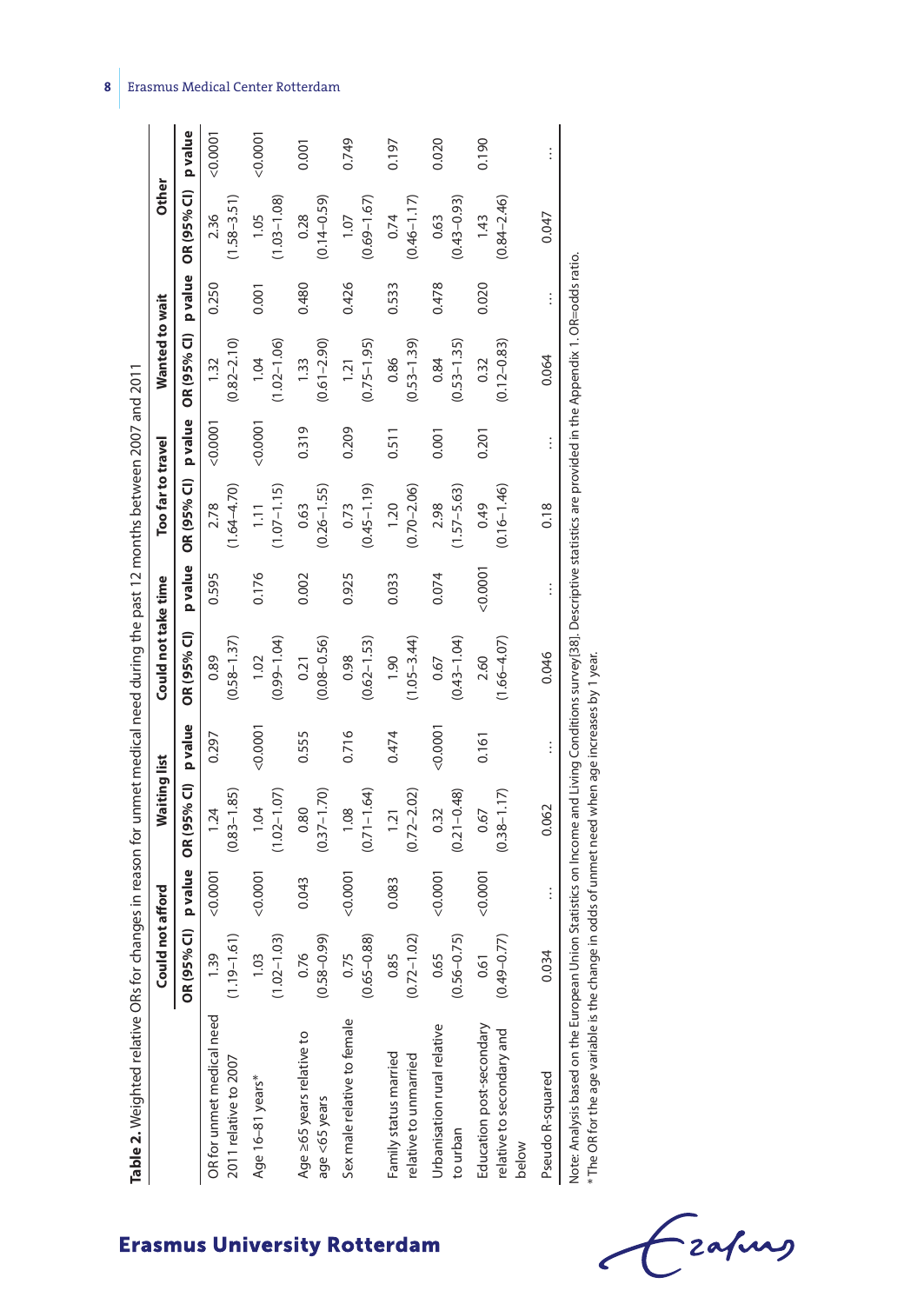Greece's austerity measures have also affected child health, because of reduced family incomes and unemployment of parents. The proportion of children at risk of poverty has increased from 28.2% in 2007 to 30.4% in 2011[45], and a growing number receive inadequate nutrition[46]. A 2012 UN report emphasised that "the right to health and access to health services is not respected for all children [in Greece]"[47]. The latest available data suggest a 19% increase in the number of low-birthweight babies between 2008 and 2010[23]. Researchers from the Greek National School of Public Health reported a 21% rise in stillbirths between 2008 and 2011, which they attributed to reduced access to prenatal health services for pregnant women[48]. The long-term fall in infant mortality has reversed, rising by 43% between 2008 and 2010[49], with increases in both neonatal and post-neonatal deaths. Neonatal deaths suggest barriers in access to timely and effective care in pregnancy and early life, whereas postneonatal deaths point to worsening of socioeconomic circumstances[50, 51].

In summary, although the adverse economic effects of austerity were miscalculated, the social costs were ignored, with harmful effects on the people of Greece[36, 52, 53].

#### **Denialism**

The cost of adjustment is being borne mainly by ordinary Greek citizens. They are subject to one of the most radical programmes of welfare-state retrenchment in recent times, which in turn affects population health. Yet despite this clear evidence, there has been little agreement about the causal role of austerity. There is a broad consensus that the social sector in Greece was in grave need of reform, with widespread corruption, misuse of patronage, and inefficiencies[24, 54-58], and many commentators have noted that the crisis presented an opportunity to introduce long-overdue changes. Greek Government officials, and several sympathetic commentators, have argued that the introduction of the wide-ranging changes and deep public-spending cuts have not damaged health[59, 60] and, indeed, might lead to long-term improvements. Officials have denied that vulnerable groups (eg, homeless or uninsured people) have been denied access to health care, and claim that those who are unable to afford public insurance contributions still receive free care[36, 61, 62].

However, the scientific literature presents a different picture. In view of this detailed body of evidence for the harmful effects of austerity on health, the failure of public recognition of the issue by successive Greek Governments and international agencies is remarkable. Indeed, the predominant response has been denial that any serious difficulties exist, although this response is not unique to Greece; the Spanish Government has been equally reluctant to concede the harm caused by its policies[63]. This dismissal

frafing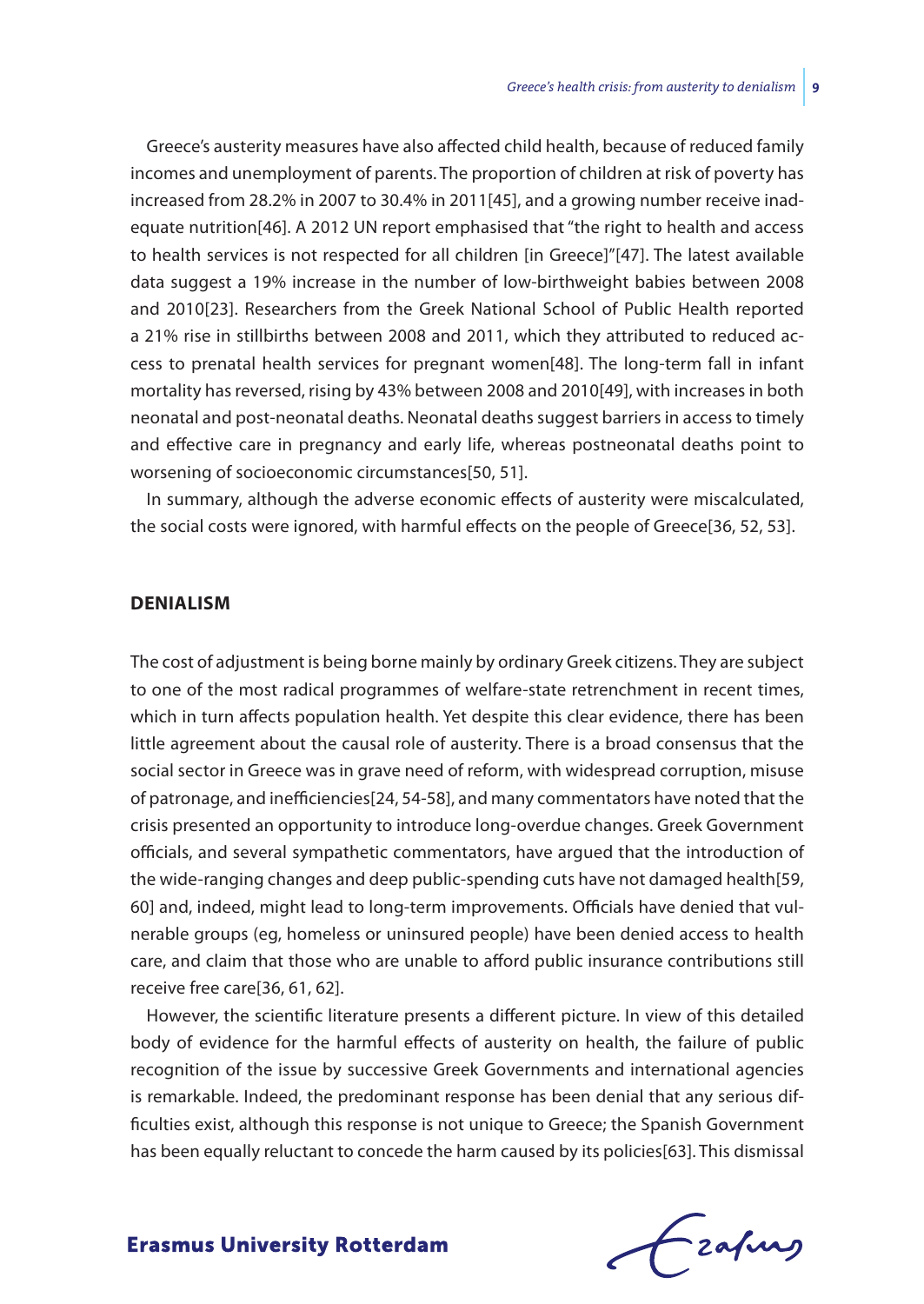meets the criteria for denialism, which refuses to acknowledge, and indeed attempts to discredit, scientific research[64].

During the first years of the crisis the international community was largely silent about this issue, giving its tacit support to the austerity pursued by successive Greek Governments. One exception has been the European Centre for Disease Control, which has long been concerned about the health hazards of austerity.

The experience of other countries in dealing with crises could have helped to guide policy makers. For example, after Iceland's acute crisis in 2008, the country rejected advice from the International Monetary Fund to slash its health-care and social services budget and instead opted to maintain welfare policies crucial to support its citizens, with no discernible effects on health[2].

# **Ending the Greek health crisis**

Recently, the European Commission has begun to meet its Treaty obligation to assess the health effect of all policies, including those of the Troika; it has the necessary skills to do so in its Directorate General for Health, but needs wholehearted support from the entire Commission, especially its president[65]. Two developments hold promise. In July, 2013, the Greek Government signed an agreement with WHO for support in the planning of health sector reforms[66]; the government needs to use the skills of WHO with the urgency demanded by the present health situation. In September, 2013, the government launched a new health voucher programme financed from European Union structural funds to cover 230 000 beneficiaries for 2013–14[67]. The programme was designed to address some health needs of very poor patients losing access to care, especially the growing number of people unemployed for 2 years or more. Uninsured individuals can apply for a voucher that can be used for up to three visits for a predetermined set of primary care services in a 4-month period, and includes prenatal examinations for pregnant women.

Alternative responses to the crisis would have allowed Greece to pursue difficult structural reforms, while preventing devastating social consequences. Experiences from other countries that have survived financial crises (eg, Iceland and Finland) suggest that by ring-fencing health and social budgets, and concentrating cuts elsewhere, governments can offset the harmful effects of crises on the health of their populations. At the time of writing, the Troika was in Athens to assess the implementation of the bailout conditions, and €2.66 billion in cuts were announced to the health and social security budget for the following year[68]. Although the Greek health-care system had serious inefficiencies before the crisis, the scale and speed of imposed change have constrained the capacity of the public health system to respond to the needs of the population at a time of

frafing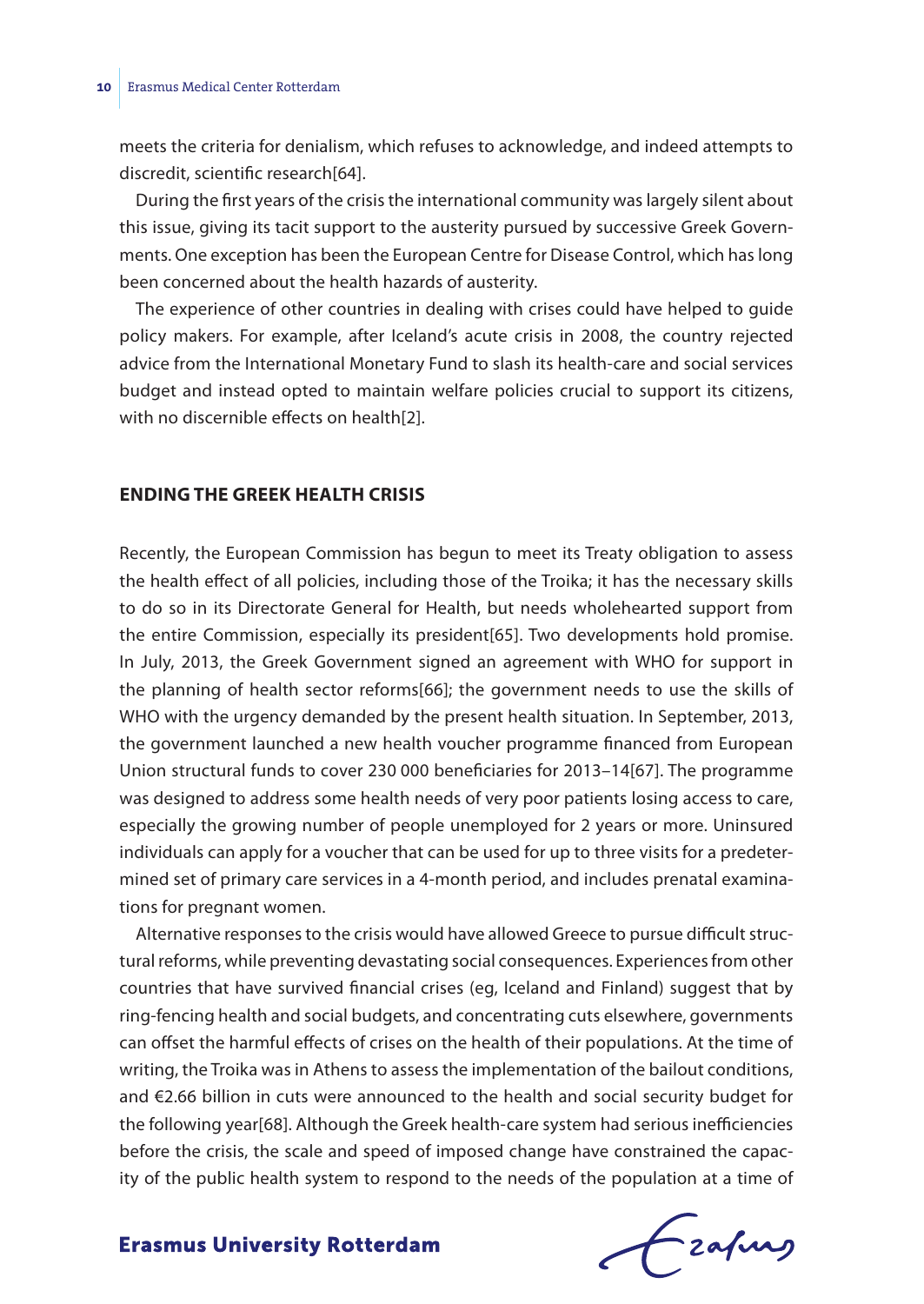heightened demand. The foundations for a well functioning health-care system need structures for comprehensive accountability, effective coordination and performance management, and use of the skills of health-care professionals and academics—not denialism. The people of Greece deserve better.

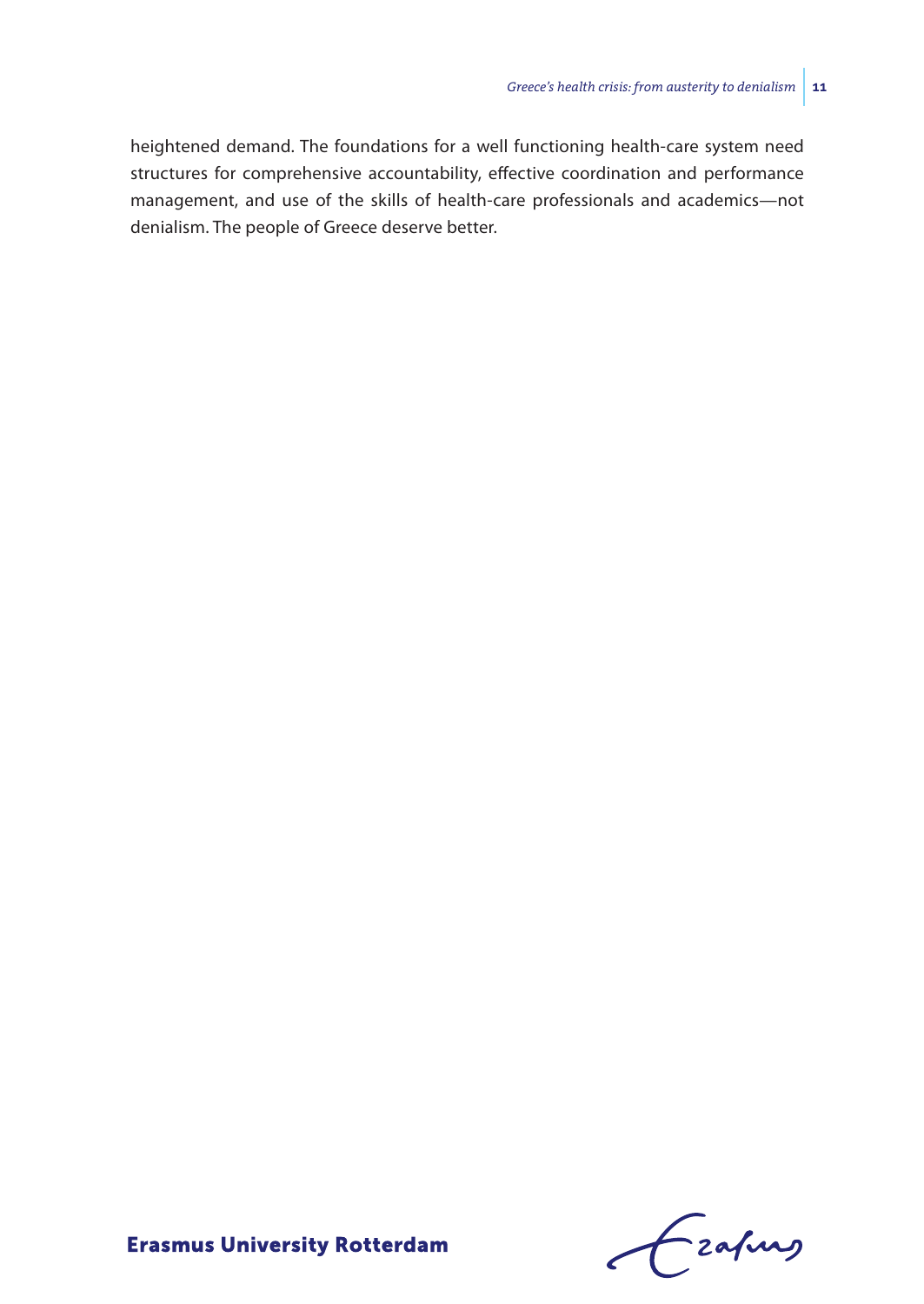#### **References**

- 1. International Monetary Fund, World Economic and Financial Surveys: World Economic Outlook database. April 2013 edition, 2013, IMFs. Available from: http://www.imf.org/external/pubs/ft/ weo/2013/01/weodata/index.aspx, accessed 15/01/2014.
- 2. Stuckler, D. and S. Basu, The body economic: why austerity kills. 2013, New York (NY): Basic Books.
- 3. Balzli, B., Greek debt crisis: how Goldman Sachs helped Greece to mask its true debt (08/02/2010), 2013, Spiegel Online (Hamburg), Feb 8, 2010: Hamburg. Available from: http://www.spiegel.de/ international/europe/greek-debt-crisis-how-goldman-sachs-helped-greece-to-mask-its-truedebt-a-676634.html (accessed 14/07/2013).
- 4. Rauch, B., M. Göttsche, G. Brähler and S. Engel, Fact and fiction in EU–governmental economic data. Ger Econ Rev, 2011. 12: p. 243-255.
- 5. Karamanlis, K., Speech to the Central Committee of ONNED: new democracy, 2008. Available from: http://arxeio.nd.gr/index.php?option=com\_content&task=view&id=50604&Itemid=242, (accessed 14/07/2013).
- 6. Matsaganis, M., Social policy in hard times: The case of Greece. Critical Social Policy, 2012. 32(3): p. 406-421.
- 7. Schwartz, N., In and out of each other's European wallets (01/05/2010), 2010, The New York Times: New York (NY). Available from: http://www.nytimes.com/2010/05/02/weekinreview/02schwartz. html,accessed 16/07/2013).
- 8. Kentikelenis, A., M. Karanikolos, I. Papanicolas, S. Basu, M. McKee and D. Stuckler, Health effects of financial crisis: omens of a Greek tragedy. Lancet, 2011. 378(9801): p. 1457-8.
- 9. Reeves, A., S. Basu, M. McKee, M. Marmot and D. Stuckler, Austere or not? UK coalition government budgets and health inequalities. J R Soc Med, 2013. 106(11): p. 432-6.
- 10. European Commission, The Second Economic Adjustment Programme for Greece—s review (December 2012), 2012.
- 11. European Commission, The Second Economic Adjustment Programme for Greece—second review (May 2013), 2013.
- 12. Telloglou, T., Interview with the Minister of Health. Skai TV. 2011, 2011. Available from: http:// folders.skai.gr/main/theme?locale=en&id=161,(accessed 24/07/2013).
- 13. EKTEPN, Annual report on the state of the drugs and alcohol problem, 2010, Greek Documentation and Monitoring Centre for Drugs: Athens.
- 14. ECDC, Risk assessment on HIV in Greece, 2012, European Centre for Disease Prevention and Control: Stockholm.
- 15. ECDC and WHO, HIV/AIDS surveillance in Europe 2012, 2013, European Centre for Disease Prevention and Control and WHO Regional Office for Europe: Stockholm.
- 16. Spala, G., Epidemiological data for tuberculosis in Greece, 2013, Hellenic Centre for Disease Control and Prevention (KEELPNO): Athens.
- 17. Fotiou, A., K. Micha, D. Paraskevis, M. Terzidou, M. Malliori and A. Hatzakis, HIV outbreak among injecting drug users in Greece: an updated report for the EMCDDA on the recent outbreak of HIV infections among drug injectors in Greece, 2012. Available from: http://www.emcdda.europa.eu/ publications/ad-hoc/2012/greece-hiv-update (accessed 21/09/2013.
- 18. Lancet, HIV testing in Greece: repeating past mistakes. Lancet, 2013. 382(9887): p. 102.
- 19. UNAIDS, UNAIDS urges Greek authorities to repeal Sanitary Decree, 2013, UNAIDS. Available from: http://www.unaids.org/en/resources/presscentre/pressreleaseandstatementarchive/2013/ july/20130731greece (accessed 03/08/2013].

Czafing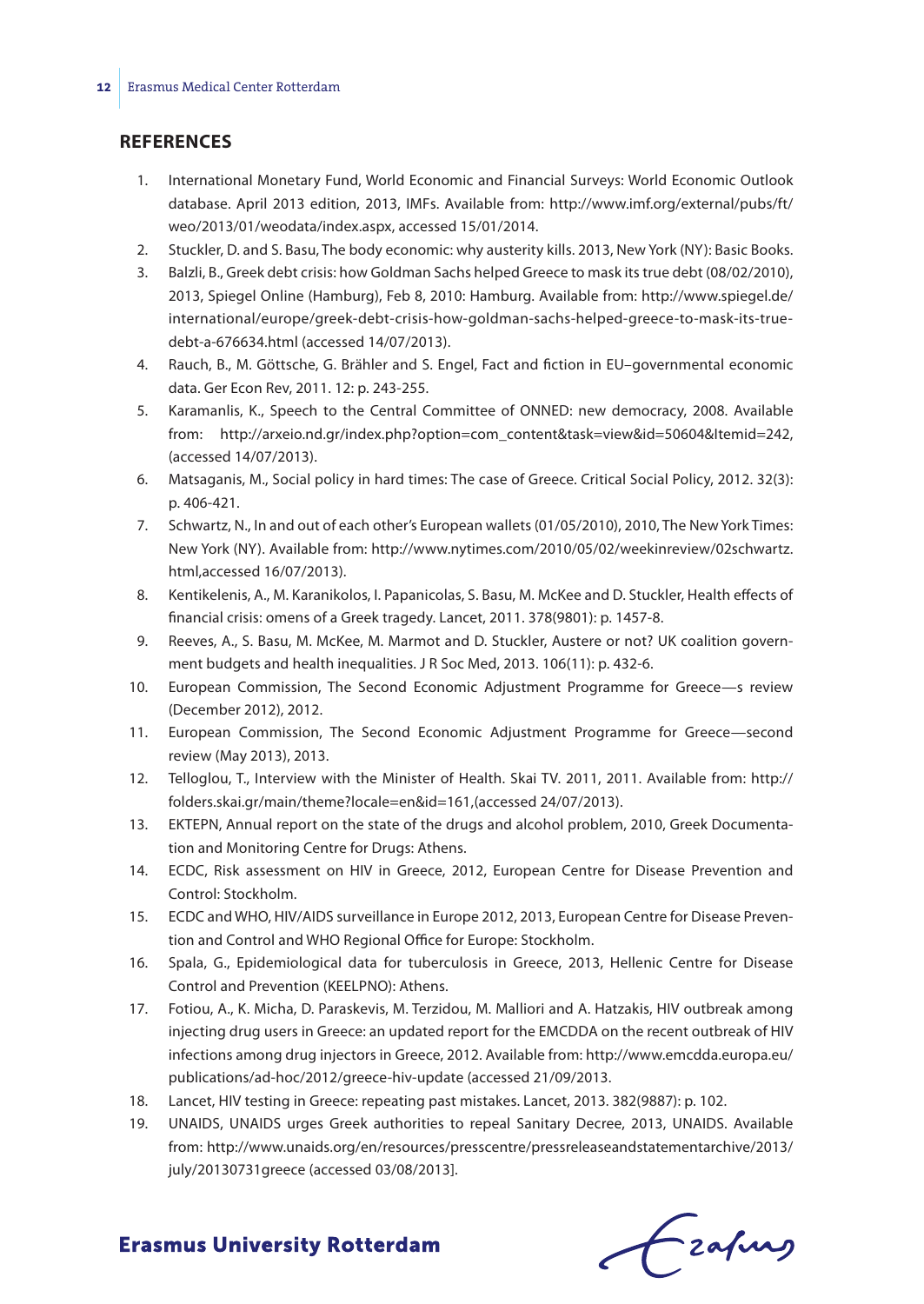- 20. Kelland, K., In vulnerable Greece, mosquitoes bite back (22/10/2012), 2013, Reuters: New York (NY). Available from: http://www.reuters.com/article/2012/10/22/us-greece-mosquitoesmalaria-idUSBRE89L0PM20121022, (accessed 24/03/2013.
- 21. Bonovas, S. and G. Nikolopoulos, High-burden epidemics in Greece in the era of economic crisis. Early signs of a public health tragedy. J Prev Med Hyg, 2012. 53(3): p. 169-71.
- 22. Danis, K., A. Baka, A. Lenglet, W. Van Bortel, I. Terzaki, M. Tseroni, M. Detsis, E. Papanikolaou, A. Balaska, S. Gewehr, G. Dougas, T. Sideroglou, A. Economopoulou, N. Vakalis, S. Tsiodras, S. Bonovas, and J. Kremastinou, Autochthonous Plasmodium vivax malaria in Greece, 2011. Euro Surveill, 2011. 16(42).
- 23. OECD, OECD Health Data 2013, 2013, Organisation of Economic Co-operation and Development. Available from: http://www.oecd.org/health/health-systems/oecdhealthdata.htm, (accessed 06/07/2013.
- 24. Economou, C., D. Kaitelidou, A. Kentikelenis, A. Sissouras and A. Maresso, The impact of the financial crisis on health and the health system in Greece, in The impact of the financial crisis on health and health systems in Europe. Country experience, A. Maresso, et al., Editors. 2014, European Observatory on Health Systems and Policies and WHO Regional Office for Europe: Copenhagen.
- 25. Hyphantis, T., The "depression" of mental health care in general hospitals in Greece in the era of recession. J Psychosom Res, 2013. 74(6): p. 530-2.
- 26. Tripsa, T., M. Kalpaxoglou, A. Papamanoli, M. Saridi, M. Rekleiti and K. Souliotis, Recording and evaluation of issues encountered in the use of public health services in Greece. Hellenic J Nurs Sci, 2013. 4: p. 27-39.
- 27. Tsiligianni, I., F. Anastasiou, M. Antonopoulou, K. Chliveros, S. Dimitrakopoulos, G. Duijker, D. Kounalakis, K. Makri, C. Petraki, D. Prokopiadou, I. Stefanaki, E. Symvoulakis, N. Tsakountakis, T. Vasilopoulos, C. Vittorakis, C. Lionis, G.L. Cretan Practice based Primary Care Research Network, S. Clinic of, and S.o.M.U.o.C. Family Medicine, Greek rural GPs' opinions on how financial crisis influences health, quality of care and health equity. Rural Remote Health, 2013. 13(2): p. 2528.
- 28. Tsiantou, V., D. Zavras, H. Kousoulakou, M. Geitona and J. Kyriopoulos, Generic medicines: Greek physicians' perceptions and prescribing practices. J Clin Pharm Ther, 2009. 34(5): p. 547-54.
- 29. European Commission, The Economic Adjustment Programme for Greece; second review autumn 2010, 2010.
- 30. Karamanoli, E., Debt crisis strains Greece's ailing health system. Lancet, 2011. 378(9788): p. 303-4.
- 31. Labropoulou, E., Sick man of Europe: life-support drugs run short in Greece (12/03/2013), 2013, CNN. Available from: http://www.cnn.com/2013/03/12/world/europe/greece-drugs-shortage, (accessed 27/03/2013).
- 32. Mantzouranis, G., a. Bita, A. Katsanaki and e. al., The pharmaceutical behaviour of Greek patients during the economic crisis. Elegeia: Primary Health Care, 2012. 24: p. 27-37.
- 33. Sukkar, E. and H. Smith, Panic in Greek pharmacies as hundreds of medicines run short (27/02/2013). 2013, The Guardian: London.
- 34. Matsaganis, M., Reeling under pressure? The welfare state and the crisis in Greece. AUEB Working Paper Series, 2012. 1231: p. 1-22.
- 35. Malkoutzis, N. and Y. Mouzakis, We need to talk about unemployment (30/05/2013), 2013, Kathimerini: Athens. Available from: http://www.ekathimerini.com/4dcqi/\_w\_articles\_ wsite3\_1\_30/05/2013\_501692, (accessed 25/07/2013).
- 36. Badawi, Z., Greece—in sickness and in debt. BBC World Service, 2013, BBC World Service. Available from: http://www.bbc.co.uk/programmes/p01bn6m8 (accessed 16/07/2013).

frafing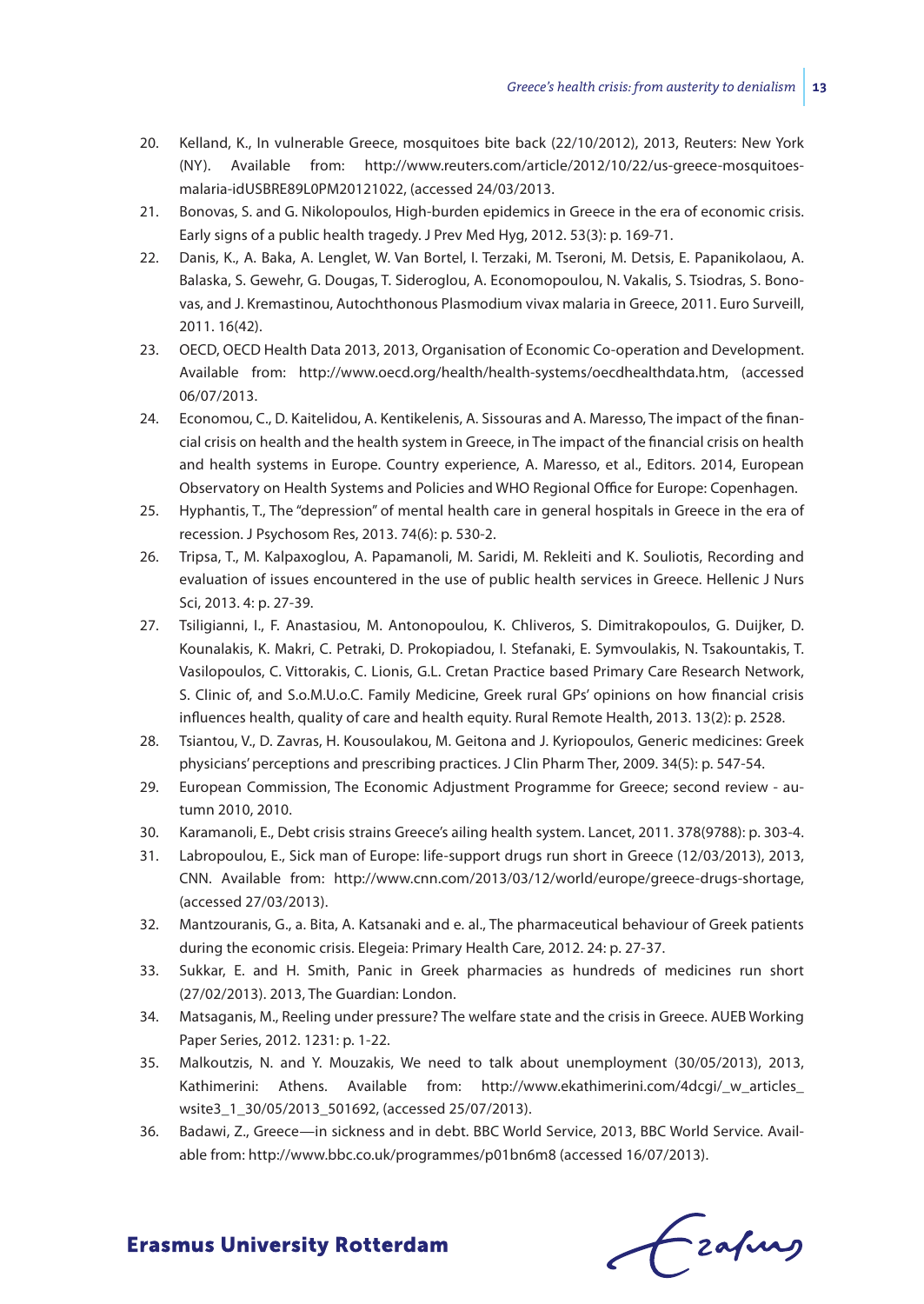#### **14** Erasmus Medical Center Rotterdam

- 37. Médecins du Monde, Access to healthcare in Europe in times of crisis and rising xenophobia,, 2013, Médecins du Monde/Doctors of the World International Network: Paris.
- 38. Eurostat, Cross-sectional European Union Statistics on Income and Living Conditions (EU-SILC), 2007 and 2011 users' database, 2013, European Commission: Luxembourg.
- 39. International Monetary Fund, Greece: Ex post evaluation of exceptional access under the 2010 Stand-By Arrangement, 2013, IMF.
- 40. Durkheim, E., On suicide. 2006, London: Penguin.
- 41. Stuckler, D., S. Basu, M. Suhrcke, A. Coutts and M. McKee, The public health effect of economic crises and alternative policy responses in Europe: an empirical analysis. Lancet, 2009. 374(9686): p. 315-23.
- 42. Anagnostopoulos, D.C. and E. Soumaki, The state of child and adolescent psychiatry in Greece during the international financial crisis: a brief report. Eur Child Adolesc Psychiatry, 2013. 22(2): p. 131-4.
- 43. Economou, M., M. Madianos, L.E. Peppou, A. Patelakis and C.N. Stefanis, Major depression in the era of economic crisis: a replication of a cross-sectional study across Greece. J Affect Disord, 2013. 145(3): p. 308-14.
- 44. Economou, M., M. Madianos, C. Theleritis, L.E. Peppou and C.N. Stefanis, Increased suicidality amid economic crisis in Greece. Lancet, 2011. 378(9801): p. 1459.
- 45. European Commission, Eurostat database, 2013, 2013. Available from: http://epp.eurostat. ec.europa.eu/portal/page/portal/statistics/search\_database, (accessed 15/01/2014).
- 46. UNICEF, Report on the Situation of Children in Greece, 2013, Hellenic UNICEF Committee: Athens.
- 47. United Nations Committee on the Rights of the Child, Consideration of reports submitted by States parties under article 44 of the Convention; concluding observations: Greece, 2012, United Nations: Geneva.
- 48. Simou, E., M. Stavrou, E. Kanavou, E. Koutsogeorgou and A. Roumeliotou, Association between birth rates and selected socio-economic indicators in a time of economic crisis: the case of Greece, 2013, Department of Epidemiology and Biostatistics, National School of Public Health: Athens.
- 49. WHO Regional Office for Europe, European Health for All Database. 2013. Available from: http:// www.euro.who.int/en/data-and-evidence/databases/european-health-for-all-database-hfa-db (accessed Jan 15, 2014).
- 50. Bruckner, T.A., Metropolitan economic decline and infant mortality due to unintentional injury. Accid Anal Prev, 2008. 40(6): p. 1797-803.
- 51. Nolte, E., A. Brand, I. Koupilova and M. McKee, Neonatal and postneonatal mortality in Germany since unification. J Epidemiol Community Health, 2000. 54(2): p. 84-90.
- 52. Kelland, K., Basic hygiene at risk in debt-stricken Greek hospitals (04/12/2012), 2012, Reuters: New York (NY). Available from: http://uk.reuters.com/article/2012/12/04/us-greece-austerity-diseaseidUSBRE8B30NR20121204,(accessed 27/03/2013).
- 53. Daley, S., Greeks reeling from health care cutbacks (26/12/2012), 2011, The New York Times: New York (NY). Available from: http://www.nytimes.com/2011/12/27/world/europe/greeks-reelingfrom-health-care-cutbacks.html, (accessed 24/03/2013).
- 54. Kentikelenis, A. and I. Papanicolas, Economic crisis, austerity and the Greek public health system. European Journal of Public Health, 2012. 22(1): p. 4-5.
- 55. Economou, C., Greece: Health system review. Health Syst Transit, 2010. 12(7): p. 1-177, xv-xvi.
- 56. Mossialos, E., S. Allin and K. Davaki, Analysing the Greek health system: a tale of fragmentation and inertia. Health Econ, 2005. 14(Suppl 1): p. S151-68.

Czafing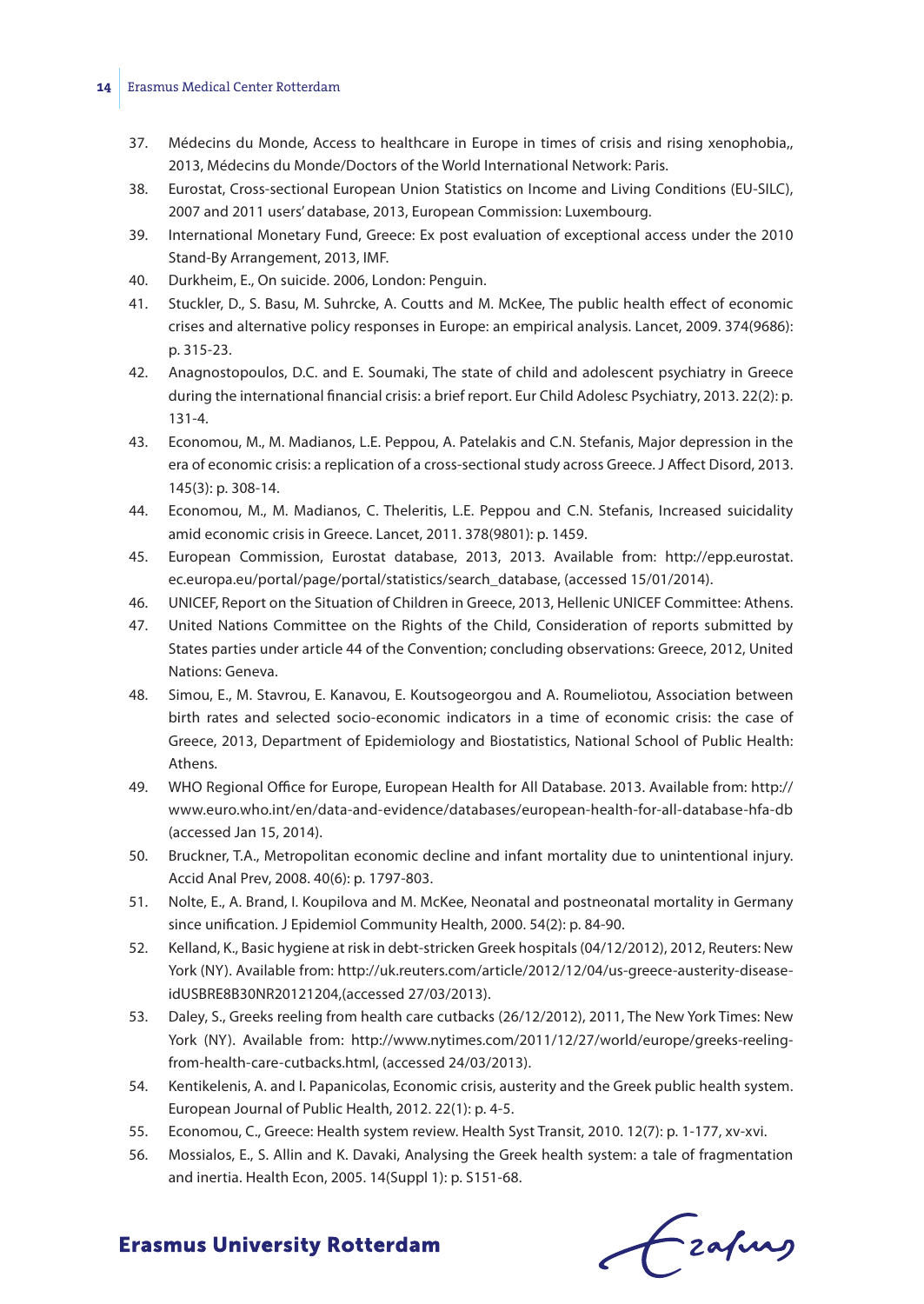- 57. Mossialos, E. and S. Allin, Interest groups and health system reform in Greece. West European Politics, 2005. 28(2): p. 420-444.
- 58. Davaki, K. and E. Mossialos, Plus ca change: health sector reforms in Greece. J Health Polit Policy Law, 2005. 30(1-2): p. 143-67.
- 59. Polyzos, N., Health and the financial crisis in Greece. Lancet, 2012. 379(9820): p. 1000; author reply 1002.
- 60. Liaropoulos, L., Greek economic crisis: not a tragedy for health. BMJ, 2012. 345: p. e7988.
- 61. Loverdos, A., Social Determinants of Health and Development. Presentation at the WHO World Conference on Social Determinants of Health, Rio De Janeiro, 2011. Available from: http://loverdos.gr/gr/index.php?Mid=68&art=2244 (accessed 24/03/2013).
- 62. Ministry of Health, Minutes of joint press conference with Ministry of Health and Social Solidarity leadership, 2011. Available from: http://www.moh.gov.gr/articles/ministry/grafeio-typoy/ press-releases/782-praktika-synenteykshs-typoy-me-thema-apologismos-pepragmenwn-septembrios-2010-oktwbrios-2011 , (accessed 24/03/2013).
- 63. Legido-Quigley, H., L. Otero, D. la Parra, C. Alvarez-Dardet, J.M. Martin-Moreno and M. McKee, Will austerity cuts dismantle the Spanish healthcare system? BMJ, 2013. 346: p. f2363.
- 64. Diethelm, P. and M. McKee, Denialism: what is it and how should scientists respond? Eur J Public Health, 2009. 19(1): p. 2-4.
- 65. Greer, S.L., T.K. Hervey, J.P. Mackenbach and M. McKee, Health law and policy in the European Union. Lancet, 2013. 381(9872): p. 1135-44.
- 66. WHO Regional Office for Europe, WHO, Greece sign agreement on support programme for health reform, 2013, WHO/Europe. Available from: http://www.euro.who.int/en/where-we-work/ member-states/greece/sections/news/2013/07/who,-greece-sign-agreement-on-supportprogramme-for-health-reform , (accessed 24/07/2013).
- 67. Ministry of Health, Statements by the Ministers of Administrative Reform, Development and Health on the Inauguration of the Health Voucher Programme, 2013, Ministry of Health. Available from: http://www.moh.gov.gr/articles/ministry/grafeio-typoy/press-releases/1861-dhlwseiskata-thn-episkepsh-twn-ypoyrgwn-dioikhtikhs-metarrythmishs-anaptykshs-kai-ygeias-sto-kepmosxatoy-tayroy-gia-ta-egkainia-toy-programmatos-healthvoucher , (accessed 22/09/2013).
- 68. Kopsini, C., Cuts of 2,66bn to social security funds and health (08/10/2013), 2013, Kathimerini Athens. Available from: http://news.kathimerini.gr/4dcgi/\_w\_articles\_economy\_2\_08/10/2013\_535993 , (accessed 17/10/2013).